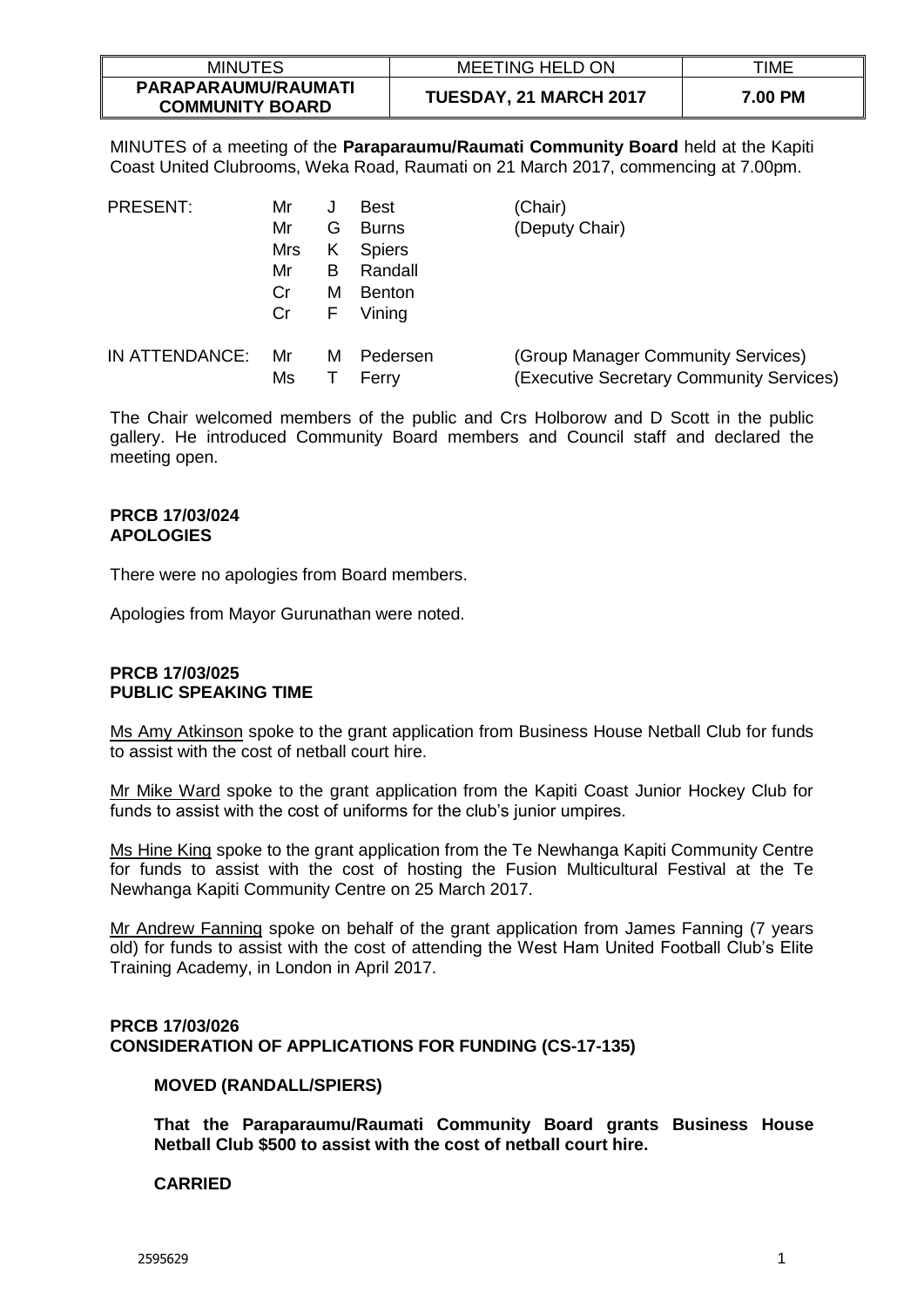| <b>MINUTES</b>                                | <b>MEETING HELD ON</b> | TIME    |
|-----------------------------------------------|------------------------|---------|
| PARAPARAUMU/RAUMATI<br><b>COMMUNITY BOARD</b> | TUESDAY, 21 MARCH 2017 | 7.00 PM |

## **MOVED (RANDALL/SPIERS)**

**That the Paraparaumu/Raumati Community Board grants James Fanning \$500 to assist with the cost of attending the West Ham United Football Club's Elite Training Academy, in London, in April 2017.** 

## **CARRIED**

**MOVED (RANDALL/SPIERS)**

**That the Paraparaumu/Raumati Community Board grants the Fusion Multicultural Festival \$500 to assist with the cost of hosting an international festival of food, entertainment and culture, at the Te Newhanga Community Centre on 25 March 2017.** 

## **CARRIED**

## **MOVED (RANDALL/SPIERS)**

**That the Paraparaumu/Raumati Community Board grants the Kapiti Coast Junior Hockey Club \$500 to assist with the cost of uniforms for the club's junior umpires.** 

## **CARRIED**

Cr Vining declared a conflict of interest in the application from the Kapiti Coast Junior Hockey Club and abstained from voting.

# **PRCB 17/03/025 PUBLIC SPEAKING TIME (CONTINUED)**

Mr Rudy Chartier thanked Community Board members for their support and outcomes achieved at the Council meeting of 2 March 2017. He said business owners in the Raumati Beach Village agreed that a key priority was signage/advertising to assist visitors from out of town to find their way to the Village.

Mr Bede Larissey endorsed Mr Chartier's comments and noted that parking enforcement in the Village was another key factor affecting retail businesses. He said customers had reported leaving his shop earlier than they would have liked, or avoiding shopping in the Village altogether, because of the risk of receiving a parking infringement. In addition people had reported going to other shopping destinations e.g. Lower Hutt, where parking is free. Not a lot of the new car park was available for the public, and many visitors are not aware it exists. In response to questions from Board members Mr Larissey advised he had written to the New Zealand Transport Agency about the signage matter and was also intending to write to the Mayor and the Chief Executive of the Council. Mr Best agreed to raise the signage matter with the M2PP's Stakeholder Engagement Manager when he meets with him tomorrow.

Ms Alida Van der Velde asked for the Board's support in identifying a reserve/street/location in Paraparaumu which could serve as a memorial to the late Very Reverend John Murray who died on 17 February 2017.

Ms Rhonda Edwards spoke in opposition to fluoridation in water, outlined the reasons for her views, and asked the Board to acknowledge the latest research coming out which states that fluoridation has no effect on children's teeth.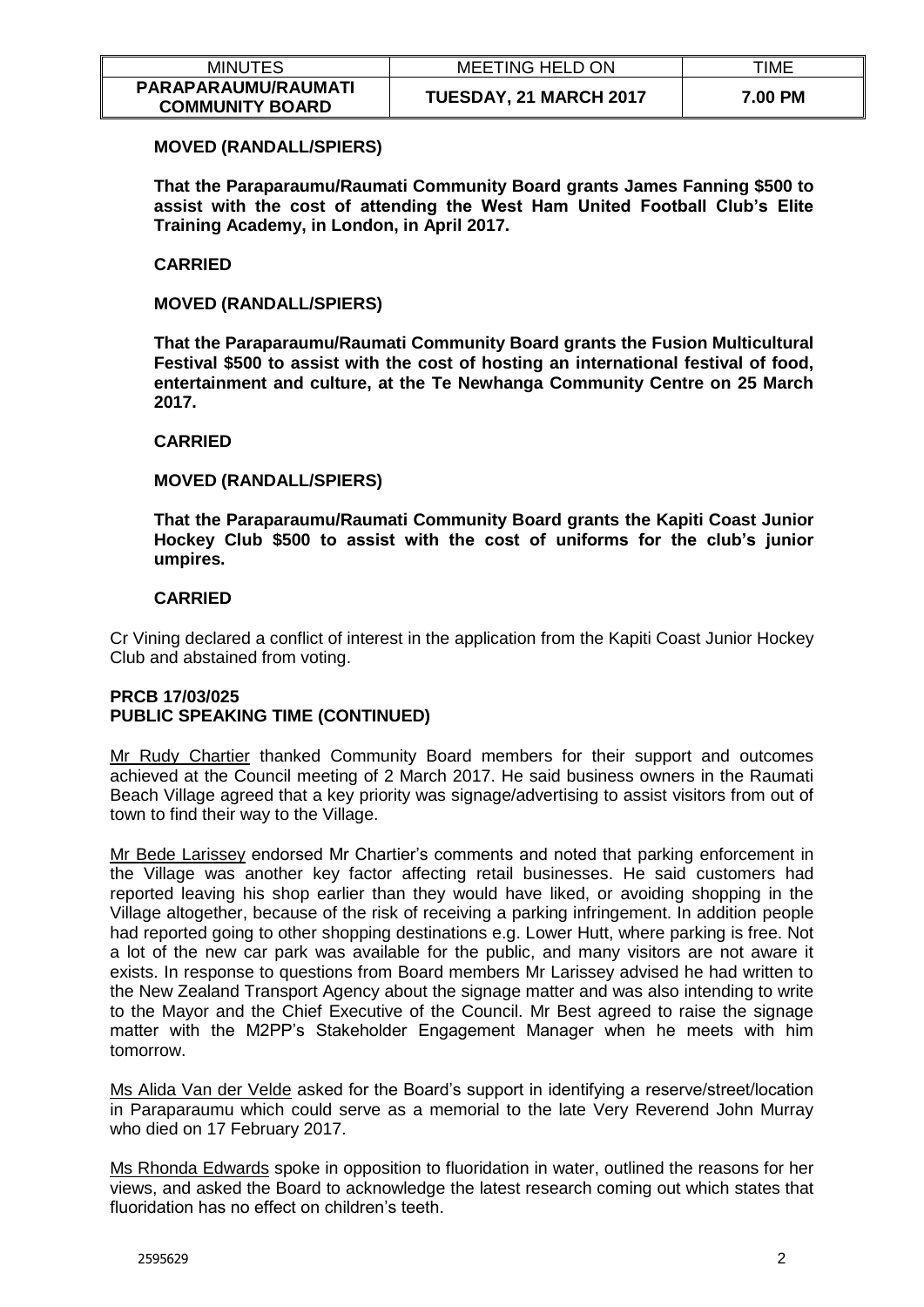| <b>MINUTES</b>                                | <b>MEETING HELD ON</b>        | TIME    |
|-----------------------------------------------|-------------------------------|---------|
| PARAPARAUMU/RAUMATI<br><b>COMMUNITY BOARD</b> | <b>TUESDAY, 21 MARCH 2017</b> | 7.00 PM |

Ms Karen Whibley spoke about the Makarini neighbourhood and issues that have been identified since the Expressway opened, which include engine braking, vibration, smell, lighting etc. The Makarini Reserve now has a Friends group and will be meeting with the Council shortly to write a Memorandum of Understanding. She asked if Board members knew what was the intent for the surplus land at the Kapiti Road off-ramp (the old physiotherapy/medical centre).

Mr John Palmer spoke in opposition to the proposed new site for the playground in Kaitawa Park which is being relocated. He said the new site was close to a public toilet which posed a risk to the children and he had also heard the site was near a sewer pipe. He then spoke about the basketball court in Kaitawa Park, advising he was still awaiting a decision from the Council about whether or not it would be relocated. The Board advised Mr Palmer that the Board were happy with the location of the basketball court, that noise monitoring would be carried out and a final decision made once the monitoring was complete.

Mr Kevin Burrows congratulated the Board for their part in persuading the Capital and Coast District Health Board to review the decision to close the after-hours clinic at the Kenepuru Hospital. He advised the matter was on the agenda for a CCDHB meeting tomorrow and understood the revised recommendation was for the clinic to be kept open on a temporary basis. Mr Pedersen advised that Debbie Chin, Chief Executive of the CCDHB, had agreed to speak at an upcoming Community Board meeting.

### **PRCB 17/03/027 MEMBERS BUSINESS**

## **(a) Responses To Public Speaking**

Mr Chartier and Mr Larissey had left the meeting but it was noted they could make a submission to the Annual Plan about the signage and parking issues they had identified.

In response to Ms Van der Velde:

# **MOVED (RANDALL/BURNS)**

**That in recognition of the contribution John Murray has made to Raumati and Paraparaumu through his involvement in a variety of community groups, the Paraparaumu/Raumati Community Board recommends the Council identify a suitable path, street or road to be named after him to commemorate his achievements, and to report back to the Board at its next meeting.** 

# **CARRIED**

In response to Ms Edwards the Board noted a Bill had been introduced to Parliament in which the matter of water fluoridation would become the responsibility of district health boards rather than local authorities.

Ms Whibley was advised there was a Community Liaison Group meeting tomorrow night and the issues she had identified were likely to be discussed. It was suggested a submission to the Annual Plan may assist in obtaining funding for landscaping work in the Makarini Reserve/Pohutakawa Park. Cr Vining noted the Council was already considering further funding of \$10,000 for the Makarini neighbourhood and suggested submissions in support of this would likely be helpful. Mrs Spiers advised what the process was for the NZ Transport Agency to dispose of surplus land. She also said the M2PP Alliance had advised the Leinster Neighborhood Impact Forum that they were working with NZTA around signage re engine braking.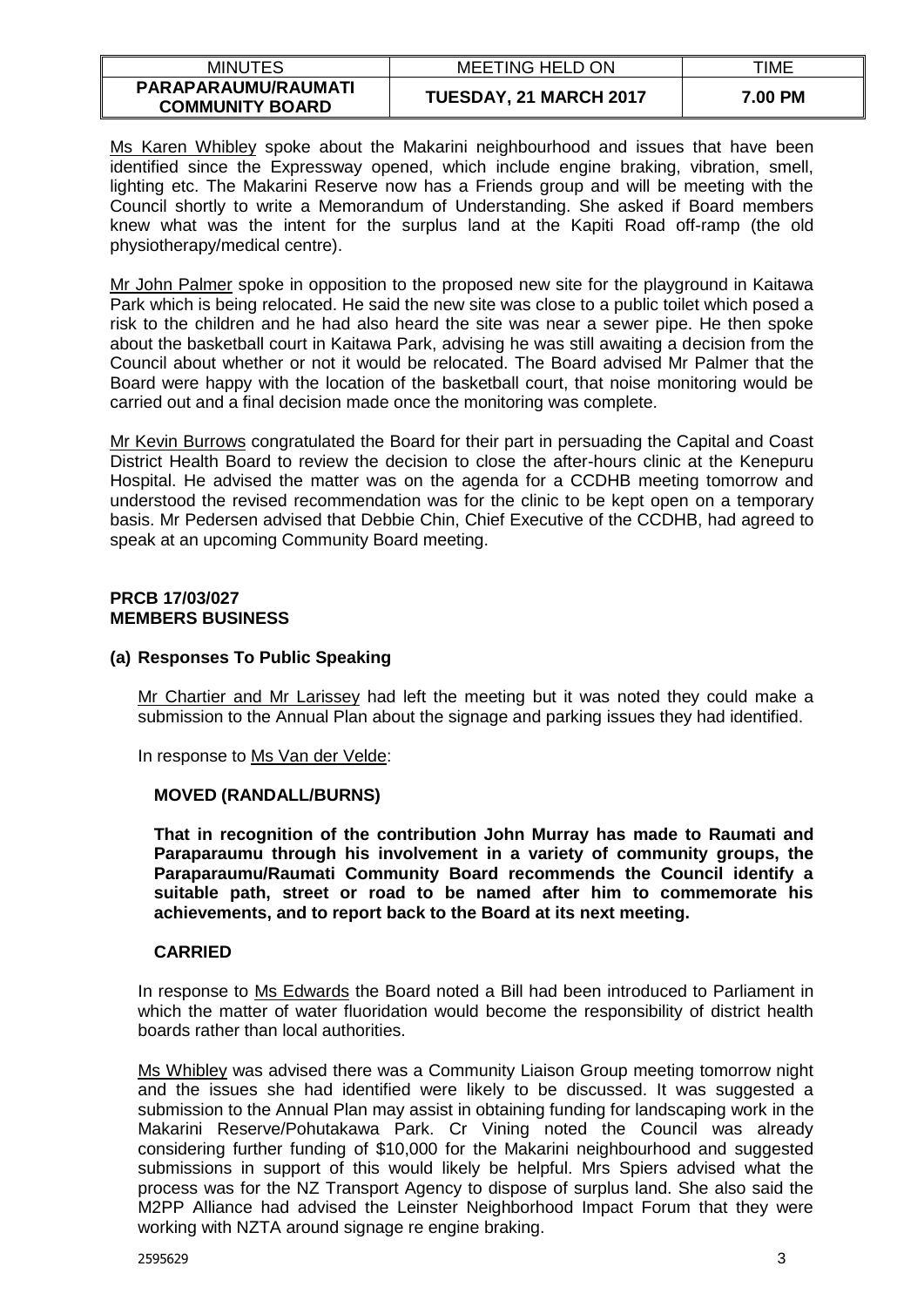| <b>MINUTES</b>                                | <b>MEETING HELD ON</b> | TIME    |
|-----------------------------------------------|------------------------|---------|
| PARAPARAUMU/RAUMATI<br><b>COMMUNITY BOARD</b> | TUESDAY, 21 MARCH 2017 | 7.00 PM |

Mr Palmer was advised the Board had looked at the basketball court in Kaitawa Park a number of times and did not think it needed to be moved.

#### **(b) Leave of Absence**

No leave of absence was requested.

#### **(c) Matters of an Urgent Nature**

There were none.

#### **(d) Declarations of Interest**

There were none.

#### **PRCB 17/03/028**

**ADOPTION OF STANDING ORDERS FOR MEETINGS OF PARAPARAUMU-RAUMATI COMMUNITY BOARD 2016-2019 (LEFT TO LIE ON THE TABLE FROM MEETING OF 7 FEBRUARY 2017) (CORP-17-107)**

### **MOVED (RANDALL/SPIERS)**

**That the Paraparaumu/Raumati Community Board declines to adopt the Local Government New Zealand Standing Orders as at Appendix 1 of report Corp-16- 081 and notes that it will continue to use the current Standing Orders.** 

**CARRIED**

### **PRCB 17/03/029 REVIEW OF PARAPARAUMU/RAUMATI COMMUNITY BOARD GRANT CRITERIA**

### **MOVED (BURNS/SPIERS)**

**That Clause 3 under the heading 'Procedure for Applications' be removed from the criteria for Paraparaumu/Raumati Community Board grants.** 

### **CARRIED**

#### **PRCB 17/03/030 CONFIRMATION OF MINUTES: 7 FEBRUARY 2017**

On page two the reference to the Raumati South village should be amended to Raumati Beach village.

#### **MOVED (RANDALL/BEST)**

**That with the above amendment the minutes of the Paraparau/Raumati Community Board dated 7 February 2017 be accepted as a true and accurate record.**

### **CARRIED**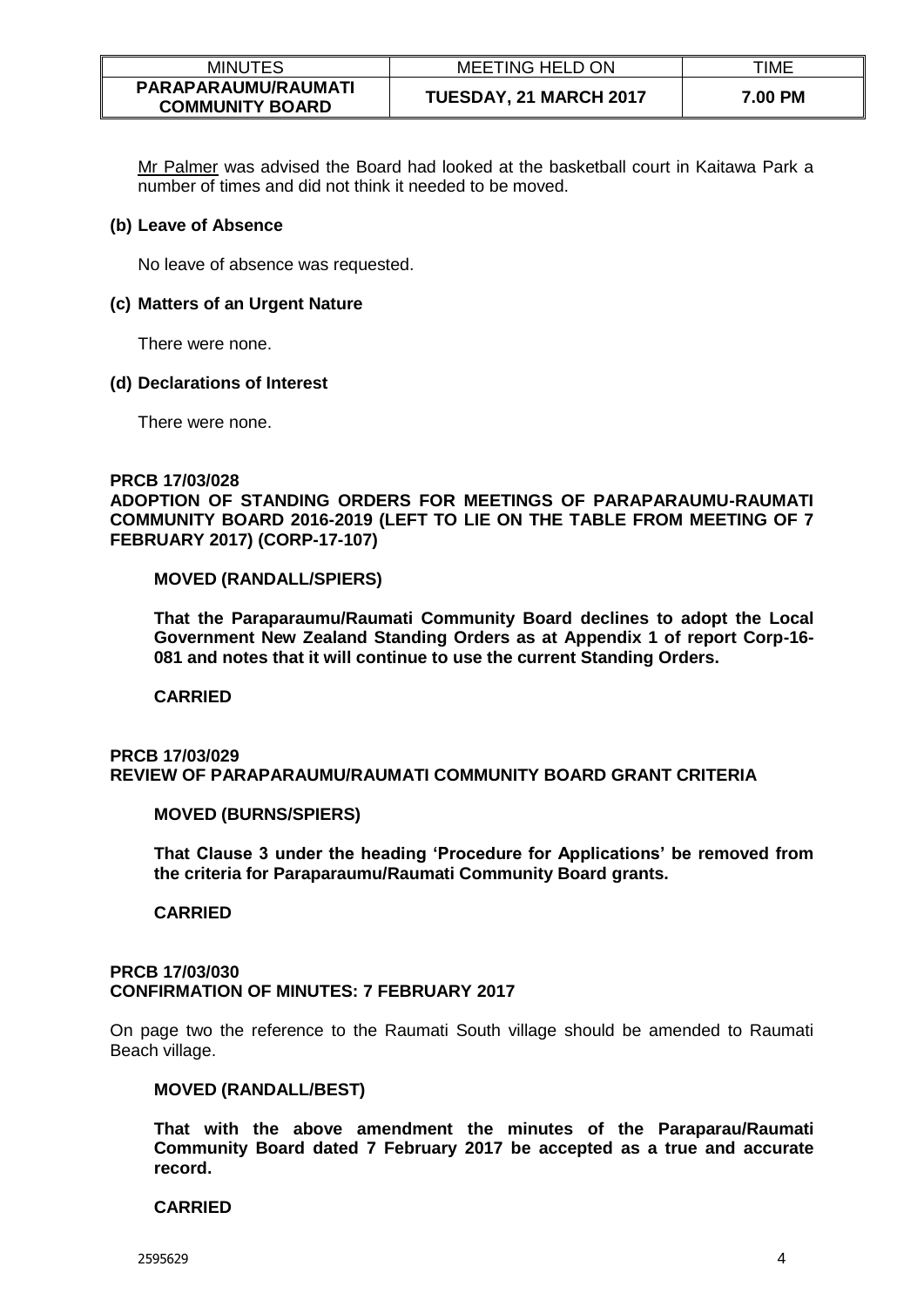| <b>MINUTES</b>                                | <b>MEETING HELD ON</b>        | TIME    |
|-----------------------------------------------|-------------------------------|---------|
| PARAPARAUMU/RAUMATI<br><b>COMMUNITY BOARD</b> | <b>TUESDAY, 21 MARCH 2017</b> | 7.00 PM |

### **PRCB 17/03/031 MATTERS UNDER ACTION**

### Setting up a Health Advisory Group on the Kapiti Coast

An invitation has been extended to Debbie Chin, Chair of the Capital and Coast District Health Board, to speak at a Community Board meeting. A date is yet to be confirmed.

#### M2PP Water Tank Reuse

It was noted that tanks had been delivered to Kapiti College and Paekākāriki School, and that Scott Dray from the Wellington Regional Emergency Management Office would continue to work with the M2PP Alliance with a view to possibly obtaining further tanks. It was agreed this matter could be removed from the Matters Under Action register.

#### Raumati Road Corridor Work

No further update.

### Plantings at Poplar Avenue

No further update. Mrs Spiers noted the matter was raised at the last Leinster Neighbourhood Impact Forum meeting and Mr Best said he would raise it at the Community Liaison Group meeting tomorrow.

#### Basketball Court at Kaitawa Reserve

It was agreed this matter could be removed from the Matters Under Action register.

#### Water Bodies at Tower Lakes

Mr Best advised he had spoken to Sean Mallon, the Council's Infrastructure Services Group Manager, who confirmed brochures were being distributed amongst residents which would provide information on managing private lakes.

### Pedestrian crossings at Rimu Road and Marine Parade

Board members asked that Council staff be thanked for organising the pedestrian crossing on Rimu Road. Board members requested a time line for the work be provided to the next Board meeting.

Installation of traffic calming devices in the Marine Parade/Howell Road area No further update.

Redevelopment of the Raumati pool building No further update.

Performing Arts Centre No further update.

### Development of Otaraua Park

Board members asked that Council staff be thanked for a very successful community engagement event at the park on 19 March 2017.

#### Reduced Speed through Raumati South Village No further update.

#### Town Centres Project

Board members asked that a timeframe be provided for the work planned to complete the path leading to the Leinster Avenue footbridge.